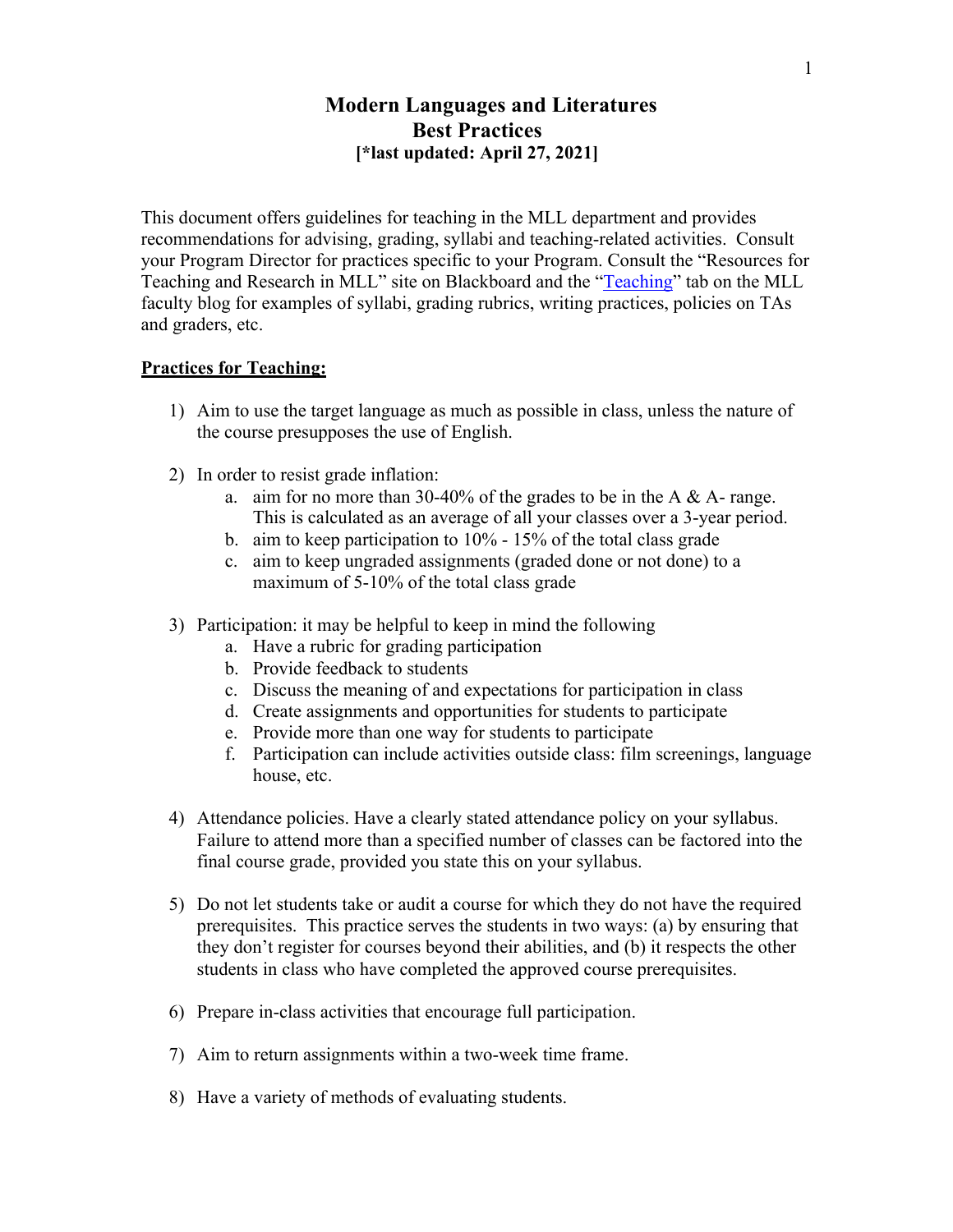- 9) Have grading rubrics for assignments (papers, presentations, etc).
- 10) Design your syllabus so you are able to return some graded assignments to students before the withdrawal deadline.
- 11) Do not use the same final exam year to year. Add in new material to discourage cheating.
- 12) Proctor your exams.

## **Material for syllabi:**

### **Model Language on the Honor Code:**

[N.B.: The Dean of Students periodically updates this language and will send out reminders in the Digest at the beginning of the AY.]

The W&M Honor Code is in effect for this class. You are expected to abide by its rules. You are required to do all work individually unless otherwise specified by the professor. Student work will be submitted through an antiplagiarism site called *SafeAssign*. If you have any questions regarding what constitutes plagiarism, see the instructor and also consult the Honor Code:

http://www.wm.edu/offices/deanofstudents/services/studentconduct/honorcode/index.php

### **Translation Software:**

The use of translation software is not allowed in this class unless given prior approval of the instructor.

## **For placement in 101-202 language classes:**

See https://www.wm.edu/as/modernlanguages/undergraduate/placement/index.php

### **Student Accessibility Services:**

[N.B.: SAS periodically updates this language and will send out reminders in the Digest at the beginning of the AY.]

William & Mary accommodates students with disabilities in accordance with federal laws and university policy. Any student who feels they may need an accommodation based on the impact of a learning, psychiatric, physical, or chronic health diagnosis should contact Student Accessibility Services staff at  $757-221-2512$  or at sas $@wm.edu$  to determine if accommodations are warranted and to obtain an official letter of accommodation. For more information, please see www.wm.edu/sas

### **Statement on summer language classes:**

In summer sessions we necessarily condense one semester of more than sixty days into only twenty-four; this is nearly three times the rate of language courses in the regular fall/spring semesters. The schedule of this course cannot be altered, and flexible